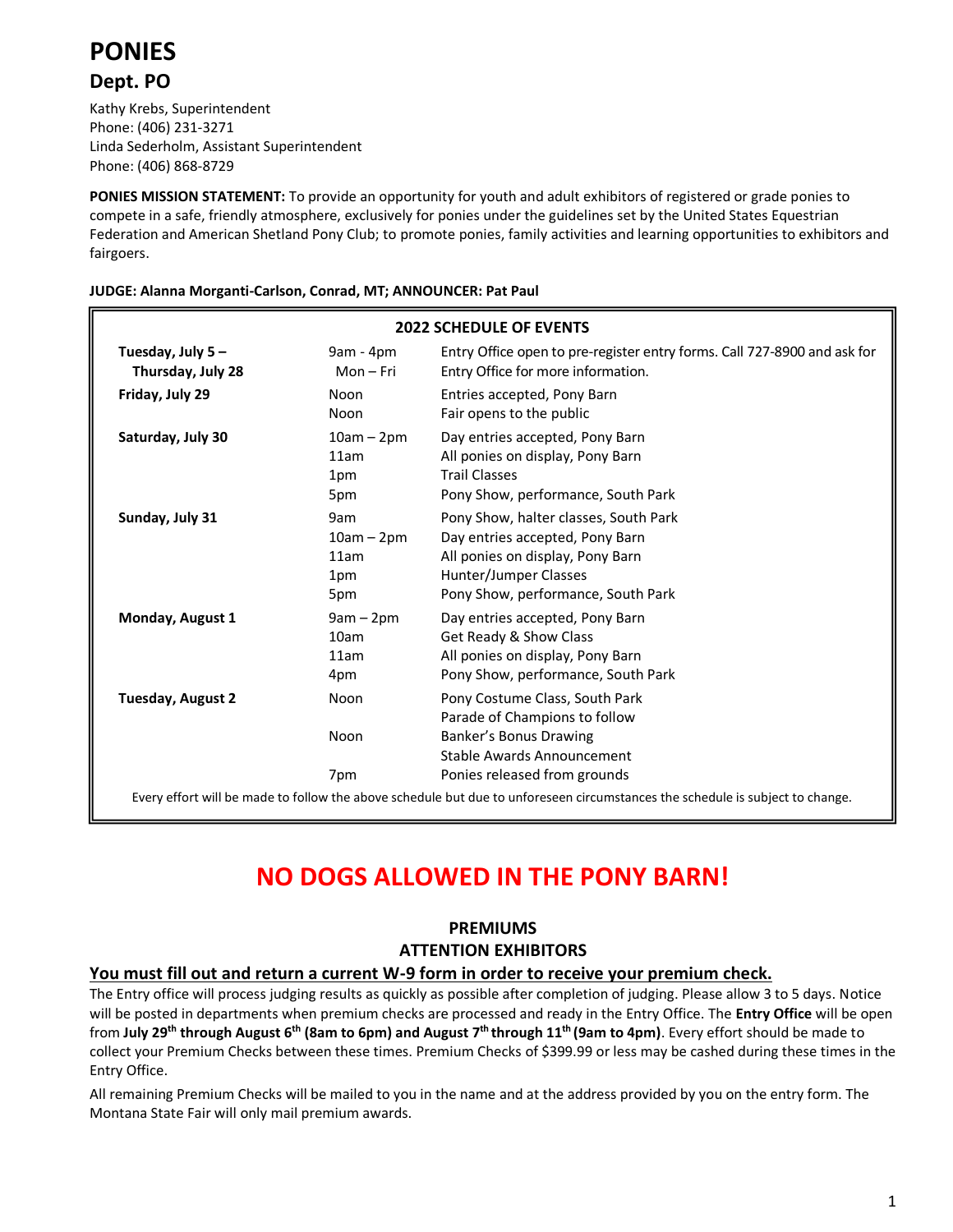#### **RULES & REGULATIONS**

- 1. All participants at Montana State Fair events are responsible for reading the Montana State Fair GENERAL INFORMATION Section and complying with policies listed therein. This section is located at goexpopark.com under the Montana State Fair tab.
- 2. AGREEMENT TO ALL RULES AND REGULATIONS HEREIN STATED IS UNDERSTOOD WHEN THE EXHIBITOR SUBMITS THE ENTRY FORM.
- 3. ALL FEES LISTED MUST ACCOMPANY ENTRY FORMS BEFORE ENTRY IS COMPLETE.
- 4. All entrants must complete a W9 form at time of entry to receive any premiums.
- **5. Livestock exhibitors, herdsmen, and owners shall purchase admittance tickets.** Adult and Youth exhibitors may purchase an Exhibitor's Packet for \$20 good for 10 admissions for Fair week. With purchase of first Exhibitor's Packet, additional free passes are issued for every \$50.00 of entry fees. Exhibitors may purchase individual tickets for \$4.00 each.
- 6. All entrants should use the Pony Entry Form to enter pony divisions.
- 7. IMMEDIATELY UPON ARRIVAL, exhibitors or individuals should report for assignment of stalls. Space will be assigned in the order that entries are received. No ponies or equipment to be at the fairgrounds prior to Friday without prior approval. Tack stalls will be given if possible. Decorations are encouraged for stall and tack areas.
- 8. Stabling is provided for exhibited ponies only. A \$10 stall fee will be assessed.
- 9. Any class with less than four entries may be scratched, combined or changed at superintendent's discretion. Rules may be modified. Every effort will be made to notify affected entries prior to official change.
- 10. No animals will be released before the stated check out time except out of state and Canadian entries. Out of state and Canadian animals will be released at the discretion of the superintendent. Prior arrangements MUST be made with the superintendent for all early releases.
- 11. Stall and exhibition spaces MUST be cleaned before 10am each day of the Fair. Aisles must be kept free. Please do not block aisles with chairs, equipment, etc.
- 12. Registration papers must be available for steward and show management.
- 13. In order to qualify for judging, each contestant must appear in the ring wearing the correct number that is plainly visible.
- 14. Show management reserves the right to reject any entry at any time for disrespect to the rules, intoxication, rough treatment of animals, or any other reason he/she deems reasonable.
- 15. Should any question or dispute arise that is not provided for in the American Shetland Pony Club or the USEF rule books or rules herein, same shall be referred to the show manager. He/she will make a decision at that time or deem it necessary to call together the show committee for a ruling.
- 16. Official rule books may be obtained from the governing body of the American Shetland Pony Club.
- 17. Anyone may show his pony or horse except the superintendent, judge, judge's family members or animals the judge has in training or just completed training.
- 18. Day entries will be accepted from participants that cannot attend the entire show. Day entries will pay double entry fees and must notify the superintendent they are coming 24 hours in advance of the show day. Day entries have the option to make pre-arrangements to take advantage of the admissions offered under rule 5 of this department or must pay gate admission fees. If day entries do not have a pony measurement card, entry must arrive on the grounds a minimum of two hours before the scheduled show start so that the pony may be measured.
- 19. Show arena is grass.

## **SPECIAL AWARDS**

"BANKER'S BONUS"

#### Sponsored by **Belt Valley Bank**

*Each class entered throughout the show will add your name into the drawing pot. Any individual may only win one drawing. Day entries are not eligible. Drawing will be held Tuesday, at noon. Two youth exhibitor names will be drawn and awarded \$25 each. Two adult exhibitor names will be drawn and awarded \$25 each.*

#### "STABLE AWARD"

#### Sponsored by **Bar TL Stables**

Macklin Families

*Judged on decoration of stall(s), pony care, cleanliness of area, educational merit to the public, creativity, individuality, interaction with fairgoers, incorporation of Fair theme ("It's All Good, In The 406") and/or barn theme of "Show Your Pony!". Winner announced Tuesday, at noon. 1st - \$30; 2nd - \$20.*

#### **2021 PONY SPONSORS**

| <b>Associated Veterinary</b>  | <b>McDonalds Hamburgers</b>              |
|-------------------------------|------------------------------------------|
| <b>Bar TL Ponies</b>          | <b>Moultry Family</b>                    |
| <b>Belt Valley Bank</b>       | Mountain View Co-op                      |
| <b>Black Leaf Creek Ranch</b> | Linda Sederholm                          |
| <b>Frontline Ag Solutions</b> | <b>Strickland &amp; Voeller Families</b> |
| <b>Char Gilcher</b>           | <b>Thomas Carnival</b>                   |
| Joseph Family                 | Van der Hagen Familes                    |
| Krebs Ranch                   | <b>Western Ranch Supply</b>              |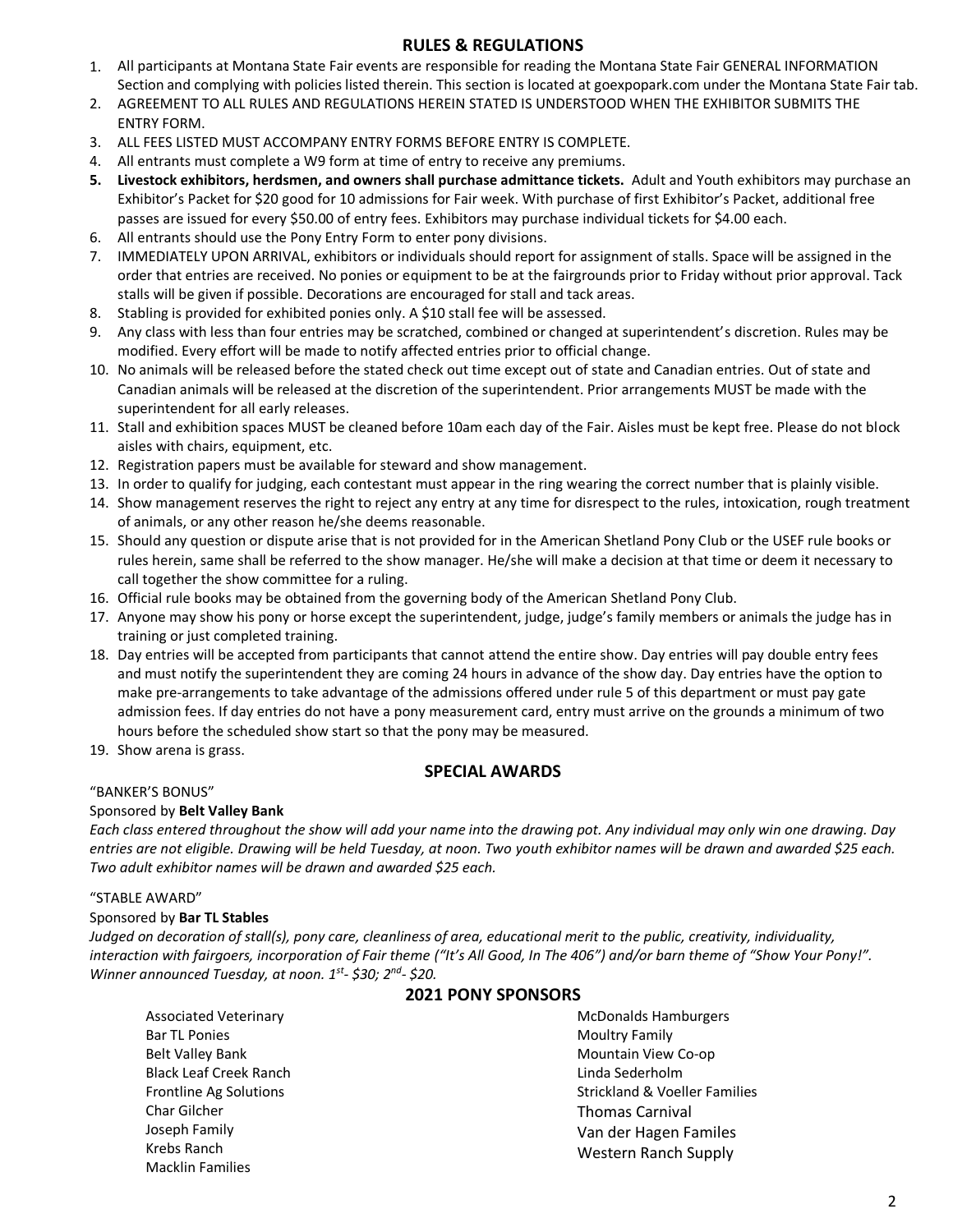## **DIVISIONS**

- **1 HALTER CLASSES**
- **2 HARNESS CLASSES**
- **3 OPEN CLASSES**
- **4 CHILDREN, 14 & UNDER WITH 46" & UNDER PONY**
- **5 CHILDREN 14 & UNDER WITH 46" TO 54" PONY**
- **6 CHILDREN 8 & UNDER**
- **7 YOUTH 15-17, 54" & UNDER PONY**

## **DIVISION 1: HALTER CLASSES**

### **REGULATIONS:**

- 1. Ponies to be shown by American Shetland Club rules.
- 2. Ponies should be neatly trimmed, well groomed, braided with one braid in the foretop and one immediately back of the bridle path and attractively presented in the show ring.
- 3. Show halter or bridle is mandatory equipment used for all entries. All appliances, including false tails, are prohibited. For stallions 2 years and older, tack is optional equipment.
- 4. All classes offered will be required to work on the rail, both ways, at walk and trot. A handler and attendant are permitted per pony shown.
- 5. Grade ponies used in children's classes may only enter appropriate children's halter classes 115-118 or classes 110-113. Registered ponies used in children's classes may enter classes 115-118 OR they may compete in appropriate classes 103- 106. NO CROSS ENTRIES. *Note: It is recommended that ponies used in children's classes show in the children's halter class provided, unless stable is actively breeding and promoting their breeding program for commercial purposes.*
- 6. Senior ponies are 5 years old and over. Junior ponies are 4 years old or less.
- 7. No yearling may be more than 43" tall and 2-year olds will not be over 44-1/2" in any class. This applies to both registered and grade ponies.

#### **REGISTERED SHETLANDS**

*All these classes 46" and under.*

**ENTRY FEE:** \$3.00 PREMIUMS: 1<sup>st</sup>- \$8; 2<sup>nd</sup>- \$6; 3<sup>rd</sup>- \$4 **CLASSES:** PO-1-100 Registered Stallion, Senior

| PO-1-100 | Registered Stallion, Senior        |
|----------|------------------------------------|
| PO-1-101 | Registered Stallion, Junior        |
|          | <b>Grand Champion Stallion</b>     |
|          | <b>Reserve Champion Stallion</b>   |
| PO-1-103 | Registered Mare, Senior            |
| PO-1-104 | Registered Mare, Junior            |
|          | <b>Grand Champion Mare</b>         |
|          | <b>Reserve Champion Mare</b>       |
| PO-1-106 | Registered Gelding (46" and under) |

#### **ANY BREED OR COMBINATION OF BREEDS**

*All these classes 54" and under.* **ENTRY FEE:** \$3.00 PREMIUMS: 1<sup>st</sup>- \$8; 2<sup>nd</sup>- \$6; 3<sup>rd</sup>- \$4 **CLASSES:**

| PO-1-107 | Stallion, Senior                 |
|----------|----------------------------------|
| PO-1-108 | Stallion, Junior                 |
|          | <b>Grand Champion Stallion</b>   |
|          | <b>Reserve Champion Stallion</b> |
| PO-1-110 | Mare, Senior                     |
| PO-1-111 | Mare, Junior                     |
|          | <b>Grand Champion Mare</b>       |
|          | <b>Reserve Champion Mare</b>     |
| PO-1-113 | Gelding                          |
| PO-1-114 | Mare and Foal, Open              |
|          |                                  |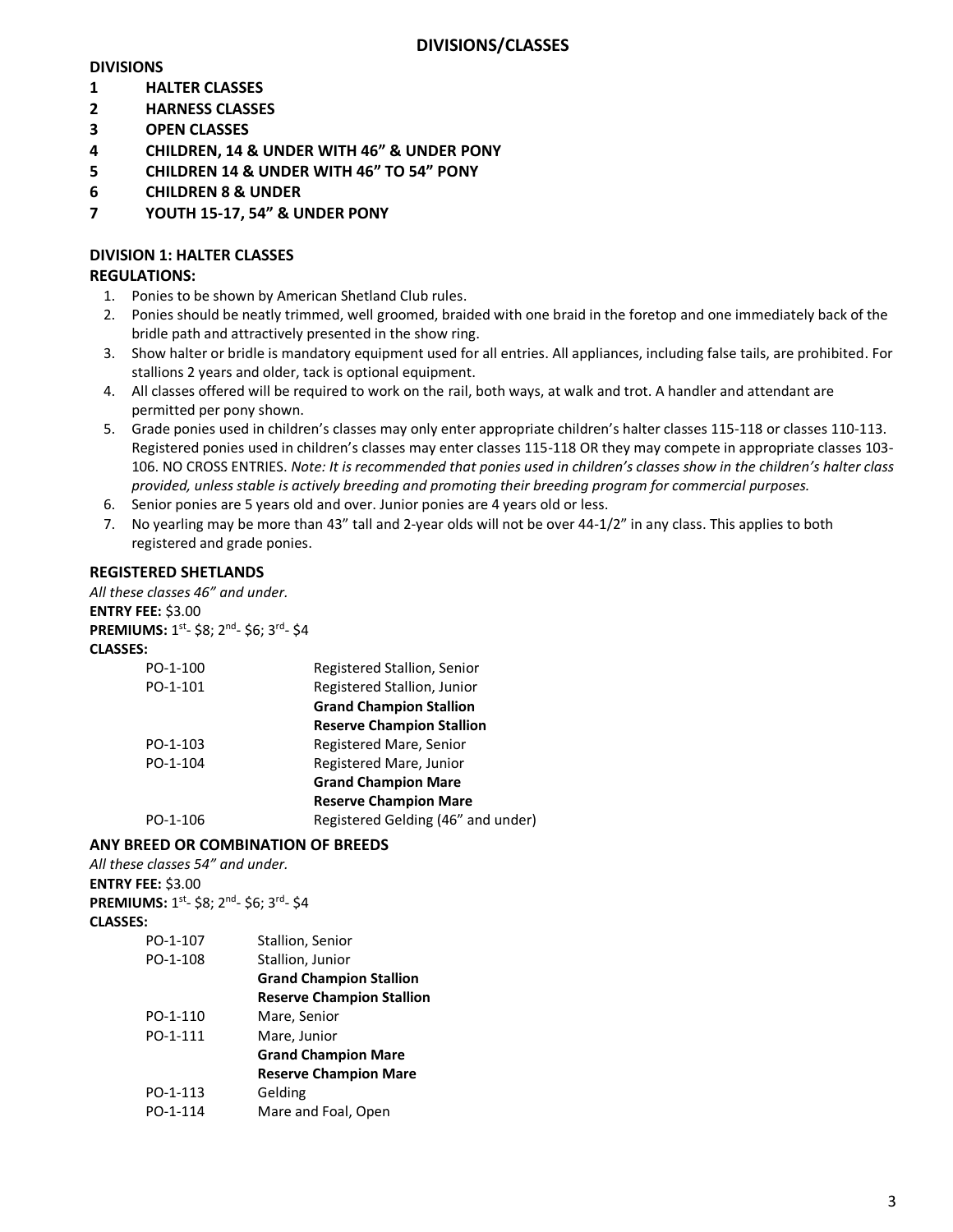#### **GRADE PONIES AND CHILDREN'S REGULAR PONIES**

**ENTRY FEE:** \$3.00

PREMIUMS: 1<sup>st</sup>- \$8; 2<sup>nd</sup>- \$6; 3<sup>rd</sup>- \$4 **CLASSES:**

PO-1-115 Mares used in children's classes – 46" and under PO-1-116 Gelding or Registered Gelding used in children's classes – 46" and under PO-1-117 Mares used in children's classes – 46" to 54" PO-1-118 Gelding used in children's classes – 46" to 54"

## **SHOWMANSHIP- ANY BREED OR COMBINATION OF BREEDS**

*54" and under*

## **REGULATIONS:**

Showmanship to be judged on ability to fit and show your pony. Pony conformation not to count. Entries will enter ring at walk on rail one at a time as judge observes and move to center of the ring to line up at ringmaster's direction. Each exhibitor will be instructed by the judge to show his/her pony at a walk and trot on the rail. On completion they will return to the lineup and reset their pony. At judge's discretion additional tests may be required.

Pattern Showmanship will have a diagram pattern with instructions each entry must follow.

#### **ENTRY FEE:** \$3.00

PREMIUMS: 1<sup>st</sup>- \$8; 2<sup>nd</sup>- \$6; 3<sup>rd</sup>- \$4

#### **CLASSES:**

| PO-1-126 | Adult Showmanship (18 years & over)        |
|----------|--------------------------------------------|
| PO-1-127 | Youth Showmanship (12-17 years old)        |
| PO-1-128 | Children's Showmanship (9 to 11 years)     |
| PO-1-129 | Children's Showmanship (8 years and under) |
| PO-1-130 | Pattern Showmanship (15 years and over)    |
| PO-1-131 | Pattern Showmanship (14 years and under)   |

## **DIVISION 2: HARNESS CLASSES**

## **REGULATIONS:**

- 1. This competition will allow stallions to be used in designated women's classes provided stallions are well mannered. The judge may excuse any unruly pony.
- 2. Single Harness: Qualifying class for Single Stake. To be driven to a viceroy, side bar buggy or four-wheeled vehicle of similar type. Harness to be show type including round blinkers, side check and choice of bit. Boots, bands or strings of any description on feet or legs, as well as martingales, are prohibited. **Enter to the right and work both ways of ring at "Park Pace" and "Show Your Pony"**. Only one attendant per entry shall be permitted to enter the show arena when the class is instructed to lineup.
- 3. Single Ladies: same as Single Harness with ladies only to drive. Qualifying class for Single Stake.
- 4. Roadster, Open; Women's Roadster & Gentleman's Roadster: Qualifying class for Roadster Stake. To be driven to a sulky, bike or two-wheeled vehicle of similar type. **Enter ring to left (clockwise) at a jog trot. Show at jog and road gait, reverse in ring at jog to counter-clockwise direction and show jog, road gait and turn 'em on.**
- 5. Pleasure Driving, Open; Pleasure Driving, Ladies; and Pleasure Driving, Gentleman: Qualifying class for Pleasure Driving Stake. To be driven to a two-wheeled cart with a foot basket or a four-wheeled buggy (not a viceroy). Ponies shown in Pleasure Driving not eligible for other driving classes. **Enter ring to right. To be shown at walk, pleasure trot and extended trot both ways of the ring.** Ponies to line up center, stand quietly and back readily. No attendants permitted.
- 6. **Class 208** Versatile Pony, Pleasure Driving: Open to ponies 54" and under used in children's classes but now driven by an adult family member.
- 7. **Class 209** Youth Pleasure Driving: Open to all ponies 54" and under driven by youth 17 years and under. Pony may have been used in adult classes or be children's pony. To be driven to a two-wheeled cart with a foot basket. Enter ring to right. To be shown at walk, pleasure trot and extended trot both ways of the ring. Ponies to lineup in center, stand quietly and back readily. Attendants permitted to enter ring at lineup.
- 8. **Class 210** Obstacle Driving: 15 years old & over, two- or four-wheeled vehicle to be used to complete set course of 6 to 9 obstacles.
- 9. **Class 211** Pleasure Team, Open: 54" and under. May be driven in two-wheeled cart with a foot basket or a 4 wheeled buggy. Enter ring to right. To be shown at walk, pleasure trot, and extended trot both ways of the ring. If entries warrant, ladies team and gentleman team may be added.
- 10. All horses entered into Stake classes must have competed in an appropriate qualifying class.

#### **ANY BREED OR COMBINATION OF BREEDS**

*50" and under unless specified* **ENTRY FEE:** \$6.00 **PREMIUMS:** 1<sup>st</sup>- \$12; 2<sup>nd</sup>- \$10; 3<sup>rd</sup>- \$5; 4<sup>th</sup>- \$3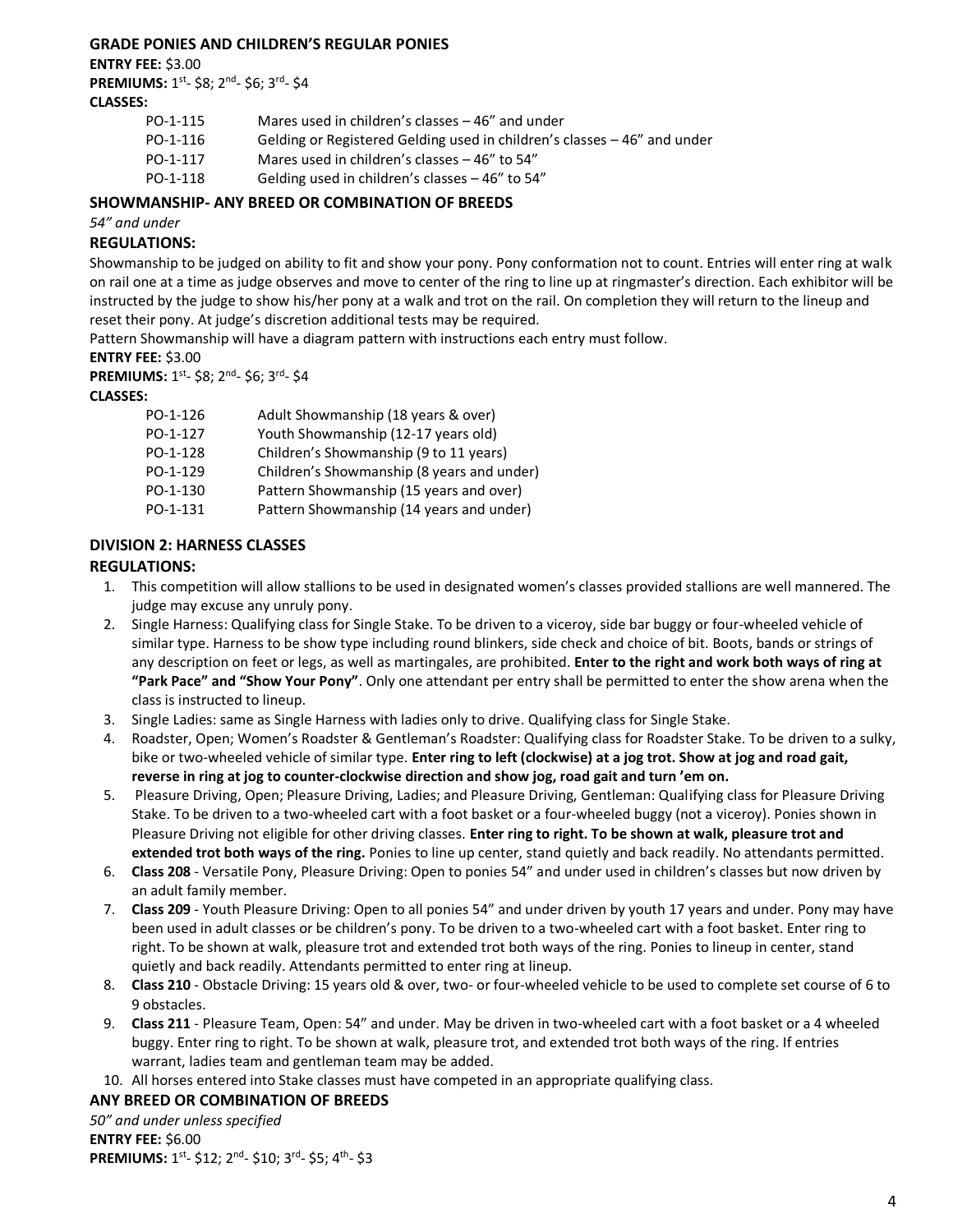#### **CLASSES:**

| PO-2-200 | Single Harness                                      |
|----------|-----------------------------------------------------|
| PO-2-201 | Single Harness, Ladies                              |
| PO-2-202 | Roadster, Open                                      |
| PO-2-203 | Women's Roadster                                    |
| PO-2-204 | Gentleman's Roadster                                |
| PO-2-205 | Pleasure Driving, Open                              |
| PO-2-206 | Pleasure Driving, Ladies                            |
| PO-2-207 | Pleasure Driving, Gentleman                         |
| PO-2-208 | Versatile Pleasure Driving Pony - 54" and under     |
| PO-2-209 | Pleasure Driving, Youth, 17 & under – 54" and under |
| PO-2-210 | Obstacle Driving $-54$ " and under                  |
| PO-2-211 | Pleasure Team, Open - 54" and under                 |
|          |                                                     |

## **HARNESS STAKES**

*50" and under unless specified*

**ENTRY FEE:** \$12.00

| <b>PREMIUMS:</b> 1 <sup>st</sup> -\$25; 2 <sup>nd</sup> -\$20; 3 <sup>rd</sup> -\$15; 4 <sup>th</sup> -\$10 |                               |
|-------------------------------------------------------------------------------------------------------------|-------------------------------|
| <b>CLASSES:</b>                                                                                             |                               |
| PO-2-220                                                                                                    | Single Stake                  |
| PO-2-221                                                                                                    | Roadster Stake                |
| PO-2-222                                                                                                    | <b>Pleasure Driving Stake</b> |
| PO-2-223                                                                                                    | Team Stake-54" and under      |

#### **DIVISION 3: OPEN CLASSES**

#### **REGULATIONS:**

- 1. **Class 300** Get Ready & Show: Open to all children 17 and under with a pony 54" & under. Prepare for a halter showmanship class by grooming the pony and themselves. Show number must be on exhibitor's back. Adult assistance will disqualify the exhibitor. The exhibitor's may help one another without penalty. This class may be split, depending on the number of entries, prior experience or age at superintendent's discretion.
- 2. **Class 301** Halter Trail, 14 and under; **Class 302** Halter Trail, 15 years old and over. Open to all ponies. To be shown over course of 6 to 8 obstacles at a walk and jog on a reasonably loose lead without undue restraint. Judged on performance with an emphasis on manners.
- 3. **Class 303** Halter Egg & Spoon Race, 15 & over; **Class 304** Halter Egg & Spoon Race, 9-14; **Class 305 -** Halter Egg & Spoon Race, 8 & under. Open to all ponies. Handlers may choose which hand to use to carry spoon and egg and which to control the pony. Once race begins a change of hands will be consider a disqualification. Race will include a straight line, circle marker and straight line to start. If the egg falls out of the spoon add 5 seconds to the time. Handler that can complete the course, with egg in spoon in the shortest amount of time will be declared the winner.
- 4. **Class 306** Hand Driving Equitation, Adult and **Class 307** Hand Driving Equitation, 17 & under: Open to all ponies. To be shown in training equipment, handler to walk only, demonstrating skill in handling pony. Handler to be attired in clothing suitable for a Roadster or Pleasure Driving Class.
- 5. **Class 308** Hand Driving Obstacle Class, 14 & under and **Class 309** Hand Driving Obstacle Class, 15 & over: Open to all ponies. To be shown in training equipment with handler dressed in clothing suitable for Roadster or Pleasure Driving class. Shown over 6 to 8 obstacles that may include a bridge, walk over poles, walk between obstacles and back up.
- 6. **Class 310** Open English Pleasure, Youth 17 years old and under. Open to all children's ponies. HELMET REQUIRED. To be shown hunt seat or saddle seat at the walk, trot and canter both ways of the ring. Canter to be included at the judges discretion.
- 7. **Class 311** Open English Equitation, Youth 17 years old and under: Open to all children's ponies. HELMET REQUIRED. To be shown hunt seat or saddle seat at a walk and trot both ways of the ring. At lineup each entry will perform an individual test dictated by the judge to demonstrate the rider's ability to control the pony. To be judged on rider's hands, seat and ability to aid pony.
- 8. **Class 312** Walk Trot Reining, 9-17. Pattern to be performed at walk & trot with the emphasis on accuracy as opposed to speed.
- 9. **Class 313 -** Egg & Spoon Ride, 8 years & under & **Class 314** Egg & Spoon Ride, 9-14 year rider. All entries enter ring at once and will be conducted like a Pleasure Class. Riders may choose which hand to use to carry spoon and egg and which to control the pony. Once class begins a change of hands will be consider a disqualification. Riders to walk both ways of ring. All that still have egg in spoon will be required to jog. Winners determined by those able to keep egg in spoon for longest time.
- 10. **Class 315 - Ride a Buck, 8 & under, Class 316 - Ride a Buck, 9-14 years. Class 315 walk trot only, Class 316 lope** included at judge's discretion. Dollar Bill, placed at judge's discretion under seat, thigh or knee. Contestants disqualified when they lose the dollar. Winners determined by those able to keep dollar in place for longest time.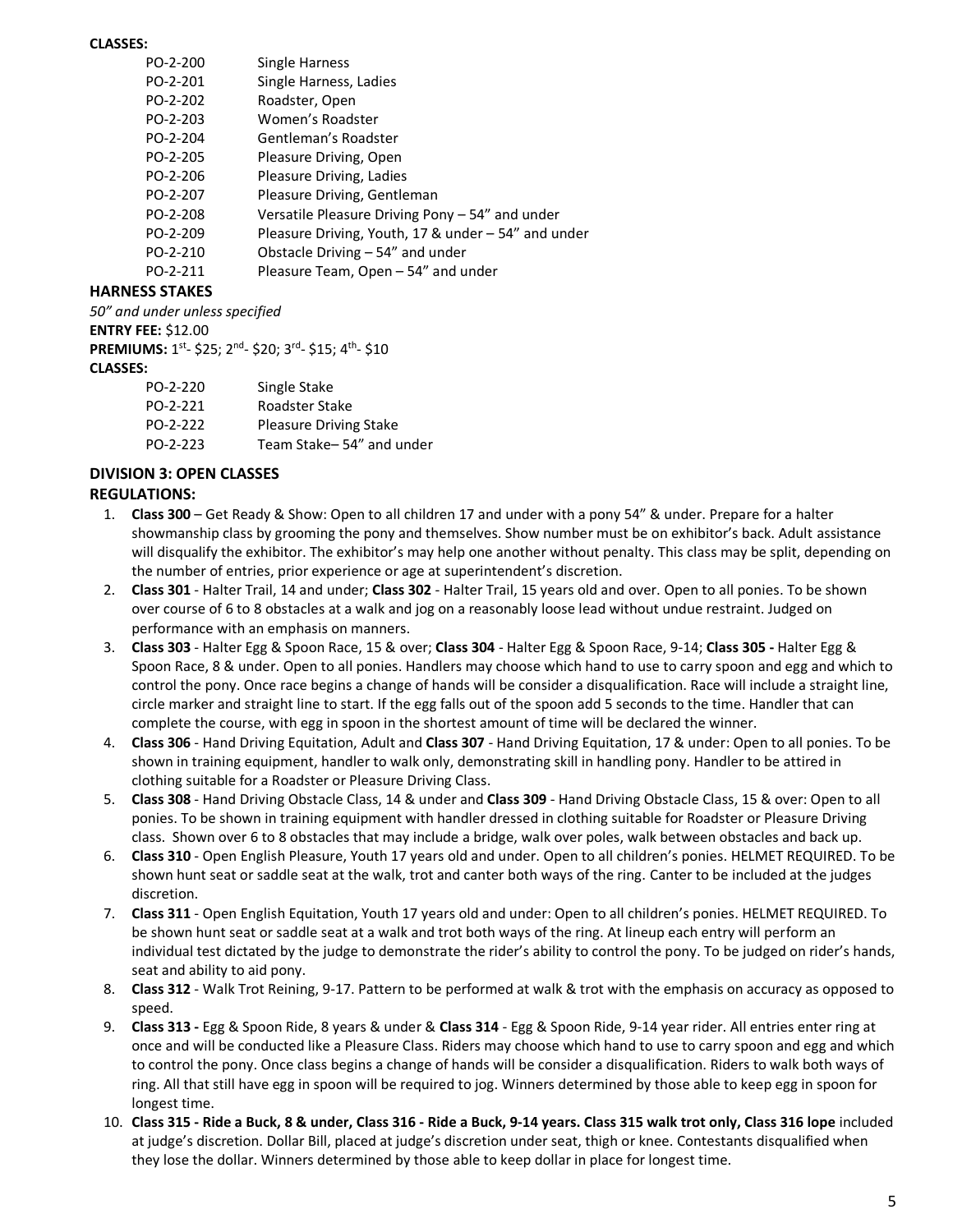- 11. **Class 317** Pairs Class. Class open to all ponies. Class conducted as a pleasure class that will include a walk, trot both ways of the ring. At judge's discretion a lope may be requested. English or Western attire is acceptable but same must be worn by team pair. Judge may choose, for safety concerns, to have teams work separately.
- 12. **Class 318** Lead Line Equitation, Rider 6 years and under. Open to all children's ponies. To be judged 80% on rider's hands, seat, and ability to guide, handle and aid pony at a walk both ways of ring and to halt and stand quietly. 10% appointment and 10% on handler's ability to not interfere with the rider's efforts. Riders may not cross into any Division 4, 5, or 6 classes except 602.
- 13. **Class 319** Lead Line Showman, Rider 6 years old and under, handler any age. Open to all children's ponies. To be judged 50% on handler's ability to aid rider in performance, 25% on rider's equitation skills and 25% on appointments, overall appearance and performance. Riders may not cross into any Division 4, 5, or 6 classes except 602.
- 14. **Class 320** Parade Class, 17 & under. Open to all ponies. To be shown in parade costumes, examples: (Type) "Glitzy Cowboy, Side Saddle or (Ethnic) "Arabian Costume, Native American, Spanish Conquistadors or (Club or Team) Sheriff Posse, Canadian Mounty, Mascot. Entry consists of one child and one pony. Shown both ways of the ring at "Parade Walk" and "Parade Trot" with possibility of being asked to "Halt" and "Stand". Line up will be head to tail.
- 15. **Class 321** Costume Class. Open to all Ponies and All Ages of Contestants. Judged on creativity! Past winning costumes have included periods of history, fables, nursery rhymes, Fair themes, television shows, movies, and social comment. During judging you may explain aspects of your costume to the judges. Ponies may be ridden, driven or led. An entry may consist of multiple people and ponies under one number for the group.

#### **ENTRY FEE:** \$6.00

**PREMIUMS:** 1<sup>st</sup>- \$12; 2<sup>nd</sup>- \$10; 3<sup>rd</sup>- \$5; 4<sup>th</sup>- \$3

#### **CLASSES:**

| PO-3-300 | Get Ready & Show                                         |
|----------|----------------------------------------------------------|
| PO-3-301 | Halter Trail, 14 & under                                 |
| PO-3-302 | Halter Trail, 15 & over                                  |
| PO-3-303 | Halter Egg & Spoon Race, 15 & over                       |
| PO-3-304 | Halter Egg & Spoon Race, 9-14                            |
| PO-3-305 | Halter Egg & Spoon Race, 8 & under                       |
| PO-3-306 | Hand Driving Equitation, Adult                           |
| PO-3-307 | Hand Driving Equitation, Youth 17 & under                |
| PO-3-308 | Hand Driving Obstacle Class, 14 & under                  |
| PO-3-309 | Hand Driving Obstacle Class, 15 & over                   |
| PO-3-310 | Open English Pleasure                                    |
| PO-3-311 | Open English Equitation                                  |
| PO-3-312 | Walk Trot Reining, 9-17                                  |
| PO-3-313 | Egg & Spoon Ride, 8 & under rider                        |
| PO-3-314 | Egg & Spoon Ride, 9-14 yr rider                          |
| PO-3-315 | Ride A Buck, 8 years and under                           |
| PO-3-316 | Ride A Buck, 9-14 yr rider                               |
| PO-3-317 | Pairs Class, Open                                        |
| PO-3-318 | Lead Line Equitation, Rider 6 and under, handler any age |
| PO-3-319 | Lead Line Showmen, Rider 6 and under, handler any age    |
| PO-3-320 | Parade Class                                             |
| PO-3-321 | Costume Class                                            |

# **DIVISION 4-7: CHILDREN'S CLASSES**

## **REGULATIONS:**

- 1. For show purposes, child's age on December 1 of prior year shall be maintained for the current show year.
- 2. American Shetland Pony Club and USEF rules will prevail.
- 3. NO STALLIONS allowed in Children's Classes or to be handled by children 17 years and under in any class.
- 4. FOR SAFETY REASONS IT IS RECOMMENDED THAT ALL CHILDREN PARTICIPATING WEAR HELMETS DURING ALL CLASSES AND PRACTICE SESSIONS. For classes stating that helmets are required a helmet will be provided. If child is not wearing a helmet, they must be wearing the appropriate headwear for classes entered. For example: cowboy hat for western attire. USEF rule – no contestant using protective headgear will be penalized as long as rest of appropriate dress code is adhered to.
- 5. In ALL TIMED CLASSES (races) headgear, be it a helmet or a hat, must be on when contestant passes the starting line, or he/she will be disqualified.
- 6. Show dress should be appropriate to class entered. Western riders should have long sleeved shirts, hat and long pants. Chaps are optional. English riders should have jacket, stock, breeches and helmet. Proper attire and equipment are part of the "showing" experience. Neither equipment nor attire must be fancy, but it should project an image of good grooming and cleanliness.
- 7. Children are required to enter ring with their pony's show number either attached to both sides of pony's saddle blanket or on their back. Failure to do so will result in disqualification.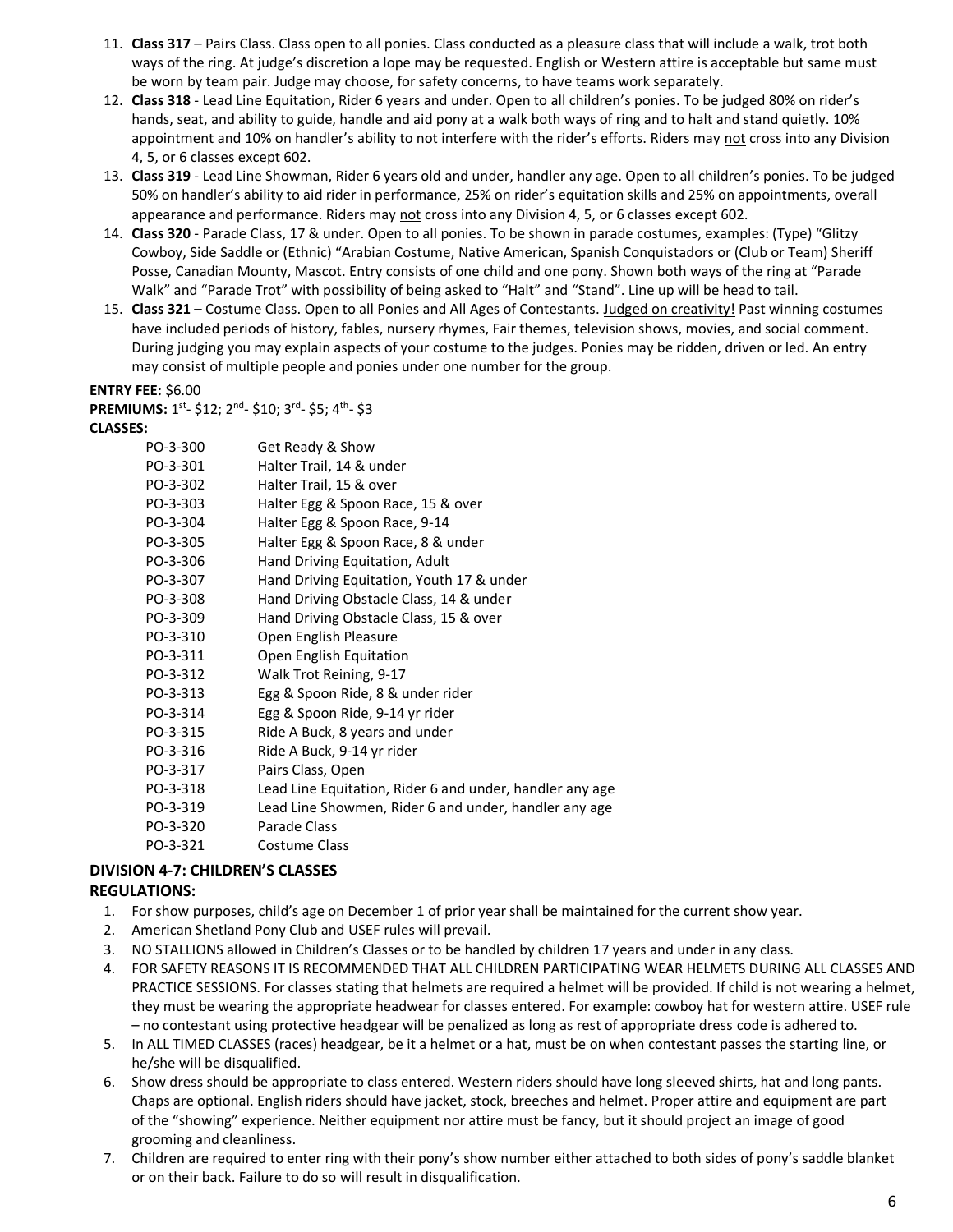- 8. Children 8 and under ponies entered in Division 6 may cross enter in Division 4 or 5 respectively.
- 9. Children's Classes ponies can be registered or grade. Any pony used in Children's Classes may not be cross entered in Division 2 Harness Classes unless specifically stated in class description.
- 10. Senior ponies, five years and over, must compete in all Western Pleasure, Western Riding, Western Equitation and Trail Classes with a shank bit with reins attached to each shank. Mouthpiece may be straight, port or jointed. Slip or gag bits are prohibited. Junior ponies, four years and under, may compete in snaffle bits or hackamores. Chin straps must be flat and at least  $\frac{y''}{10}$  in width and lay flat against chin of pony. They may be leather or chain. See USEF rule WS105. For children's races and game classes any bit or hackamore is allowed.
- 11. For all children's Western Pleasure, Western Riding, Western Equitation, Western Horsemanship and Trail Classes one hand only may be used on reins and hands must not be changed expect to negotiate an obstacle in a trail class. Riders may hold romal or end of split reins to keep them from swinging and to adjust the position of the reins between hands. Because of the age of our competitors, judges will apply this rule with some leniency by deducting scoring points of performance instead of elimination. For children's game classes and all races, riders are encouraged to use one hand but will not be penalized for two hands.
- 12. PENALTIES: In all times events a five second penalty will be assessed for each knock down of a stake, pole or barrel and a five second penalty if a contestant reached with hand or arm to steady a falling stake, pole or barrel.
- 13. DISQUALIFICATIONS: Run outs, refusals, or leaving the course in all events will disqualify the contestant. Any rider whipping pony with properties of an even will be disqualified. The use of a quirt, bat or spurs ahead of the cinch in any event will be a disqualification. Unsportsmanlike conduct – judge may disqualify riders for unnecessary roughness or disorderly conduct of any kind and may disqualify unmanageable pony for reasons of safety. Decisions of the judge are FINAL.
- 14. **Class 401,501 & 701** Western Pleasure. To be shown at a walk, trot and lope both ways of ring. At judge's discretion the lope may be eliminated or done as individuals from line up for safety reasons. Emphasis placed on manners and control. **Class 601** Walk Trot Western pleasure, 8 years old and under. Will be shown both ways of ring at a walk and trot with emphasis on manners and control.
- 15. **Classes 402, 502 & 702** Western Seat Equitation: To be shown western seat at a walk and trot both ways of the ring. At line up each entry will perform an individual test designated by the judge. To be judged on rider's hands, seat and ability to aid pony.
- 16. **Class 602** Longe Line Western Seat Equitation: Parent or trainer to hold longe line. To be shown in western seat at a walk and trot both ways of the ring. Pony to be bridled with rider holding reins and exercising control of pony. Handler's responsibility to give the child the opportunity to perform the judge's request while concentrating on their riding skills, not keeping the pony in the ring. Judge may ask for a special test during the lineup.
- 17. **Classes 403, 503 & 703** Western Riding: Rider to follow a pattern that will demonstrate their skill in control of pony a walk, trot and lope. Patterns may be obtained prior to Fair by calling the superintendent and will be posted in the barn. **Class 603** will be simplified and will not require a lope**.**
- 18. **Classes 404, 504 & 704** Trail Class: Course will consist of 6 to 8 obstacles, which many include a gate, bridge, back and walk over poles obstacles. Contestant may be asked to walk, trot or lope in different portions of course. **Class 604** will be simplified and will not require a lope**.**
- 19. **Classes 405, 505, & 605** Pole Bending Race: Six stakes, 40" to 48" high and placed 18 feet apart will be used. The start (finish) line will be 18' from first pole of course. A five second penalty will be assessed for each stake tipped over.
- 20. **Classes 406, 506, & 606** Barrel Race: Barrels will be placed 50' apart. Start (finish) will be 20' from center line of 1<sup>st</sup> and 2<sup>nd</sup> barrel. Barrels will be painted white and will be 15-gallon size. Rider will have choice of direction to start his/her race but must complete a cloverleaf. Pony game rules will apply.
- 21. **Classes 407, 507, & 607** Figure "8" Race: Pattern will be posted in barn. Four stakes will be used- two set 80' apart at opposite ends of the course, with two center stakes set 14' apart at a point halfway between the two end stakes. These two center stakes will mark the starting and finishing line. Rider stars between two center stakes and runs a figure "8" around the two end stakes, first turn optional as long as a full "8" pattern is completed.
- 22. **Classes 408, 508, & 608** Keyhole Race: Pattern posted in barn. Keyhole will be constructed of poles laid out in pattern. Touching any pole on course will result in disqualification.
- 23. **Classes 409, 509, 609 & 709** Bareback Equitation. To be shown riding bareback at a walk & trot both ways of ring. At line up judge will ask for an individual test. To be judged on rider's hands, seat and ability to aid pony.
- 24. **Classes 410 & 510** Flag Race: Pattern posted in barn. Child must remove flag from four barrels and transfer it to next barrel in square pattern. **Class 610** modified: Child will remove flag from human barrels and transfer them to next human barrel. Times event. Rider must ride on the outside of barrels but may circle a barrel if he/she missed the flag at the first attempt. A left-handed rider has the privilege of taking the course in the reverse.
- 25. **Classes 411, 511, 611 & 711** Western Horsemanship: Rider to follow a pattern. Judged on rider's ability to cue horse through pattern and demonstrate their control at a walk and jog. Class 711 will require a lope.
- 26. **Class 612** Tag & Run. Limited to children 8 and under and their parents or legal guardians. All cinches will be inspected before start to insure same number of loops, fastening style etal… At judge's discretion child will ride or lead their pony from start line to their parent and hand pony to parent. Parent to unsaddle pony and lead to start/finish line.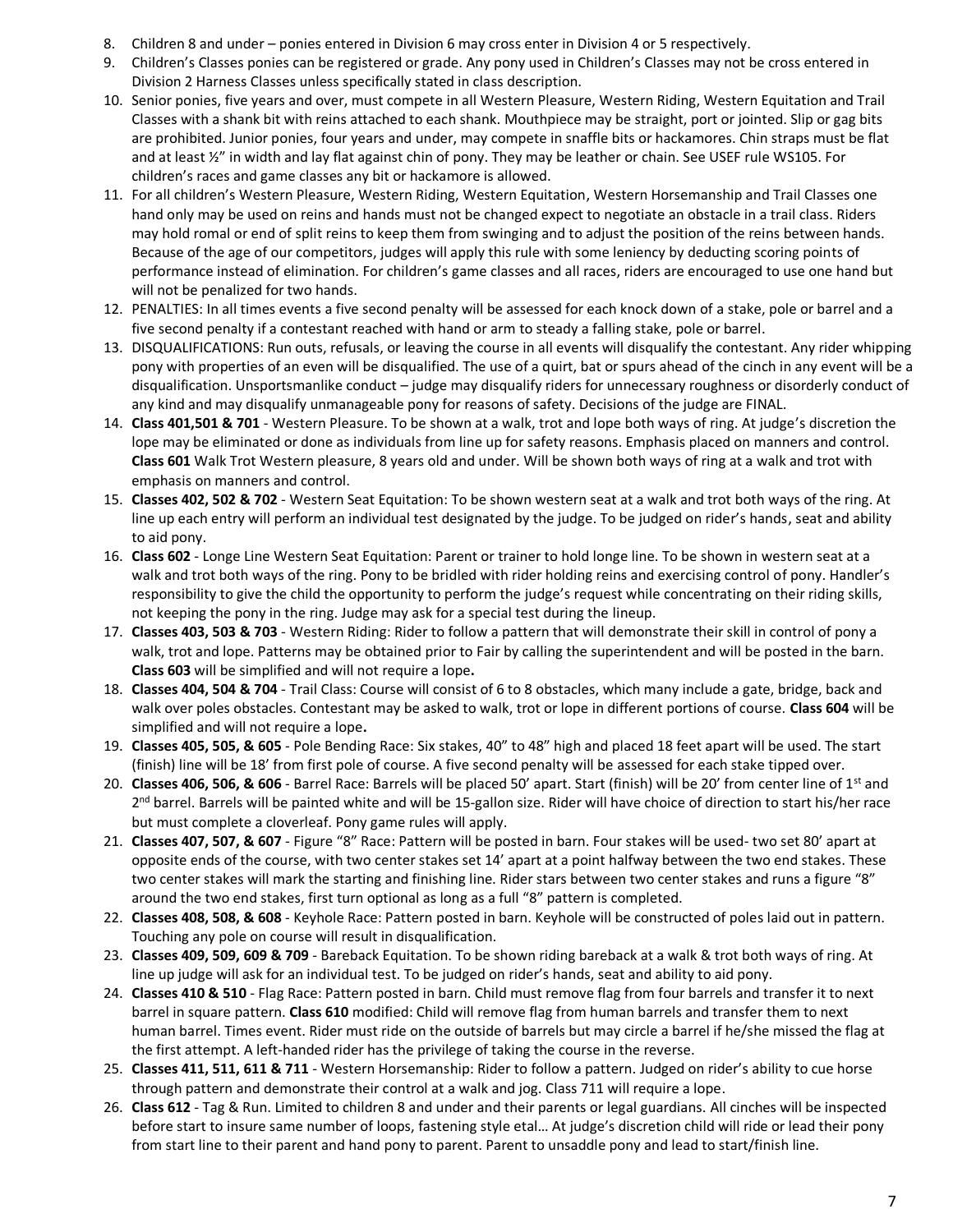#### **DIVISION 4: PONY 46" & UNDER, CHILD 14 AND UNDER**

**ENTRY FEE:** \$2.00

PREMIUMS: 1<sup>st</sup>- \$10; 2<sup>nd</sup>- \$7; 3<sup>rd</sup>- \$5; 4<sup>th</sup>- \$3

## **CLASSES:**

| PO-4-401 | Western Pleasure, 46" and under        |
|----------|----------------------------------------|
| PO-4-402 | Western Seat Equitation, 46" and under |
| PO-4-403 | Western Riding, 46" and under          |
| PO-4-404 | Trail Class, 46" and under             |
| PO-4-405 | Pole Bending, 46" and under            |
| PO-4-406 | Barrel Race, 46" and under             |
| PO-4-407 | Figure "8" Stake Race, 46" and under   |
| PO-4-408 | Keyhole Race, 46" and under            |
| PO-4-409 | Bareback Equitation, 46" and under     |
| PO-4-410 | Flag Race, 46" and under               |
| PO-4-411 | Western Horsemanship, 46" and under    |

#### **DIVISION 5: PONY 46" – 54", CHILD 14 & UNDER**

#### **ENTRY FEE:** \$2.00

**PREMIUMS:** 1<sup>st</sup>- \$10; 2<sup>nd</sup>- \$7; 3<sup>rd</sup>- \$5; 4<sup>th</sup>- \$3

#### **CLASSES:**

| PO-5-501 | Western Pleasure, 46" to 54"        |
|----------|-------------------------------------|
| PO-5-502 | Western Seat Equitation, 46" to 54" |
| PO-5-503 | Western Riding, 46" to 54"          |
| PO-5-504 | Trail Class, 46" to 54"             |
| PO-5-505 | Pole Bending, 46" to 54"            |
| PO-5-506 | Barrel Race, 46" to 54"             |
| PO-5-507 | Figure "8" Stake Race, 46" to 54"   |
| PO-5-508 | Keyhole Race, 46" to 54"            |
| PO-5-509 | Bareback Equitation, 46" to 54"     |
| PO-5-510 | Flag Race, 46" to 54"               |
| PO-5-511 | Western Horsemanship, 46" to 54"    |

#### **DIVISION 6: CHILDREN, 8 AND UNDER**

*Ponies 54"and under* **ENTRY FEE:** \$2.00 PREMIUMS: 1<sup>st</sup>- \$10; 2<sup>nd</sup>- \$7; 3<sup>rd</sup>- \$5; 4<sup>th</sup>- \$3

#### **CLASSES:**

| PO-6-601 | Walk-Trot Western Pleasure | PO-6-607 | Figure "8" Stake Race      |
|----------|----------------------------|----------|----------------------------|
| PO-6-602 | Longe Line Equitation      | PO-6-608 | Keyhole Race               |
| PO-6-603 | Western Riding             | PO-6-609 | <b>Bareback Equitation</b> |
| PO-6-604 | Trail Class, modified      | PO-6-610 | Flag Race                  |
| PO-6-605 | Pole Bending               | PO-6-611 | Western Horsemanship       |
| PO-6-606 | <b>Barrel Race</b>         | PO-6-612 | Tag and Run                |

### **DIVISION 7: YOUTH, 15-17 YEARS OLD WITH 54" LIMIT PONY**

*Pony should be appropriate for youth's weight and height.* 

#### **REGULATIONS:**

- 1. This division is being offered as a final transition toward open showing and is intended to serve as inspiration and motivation to achieve horsemanship skills from younger contestants by the example you set.
- 2. Judging standards will enforce one hand rules, equipment regulations and class specifications. Judges WILL NOT place exhibitors that do not fulfill standards.
- 3. It is each contestant's responsibility to know the patterns and class specifications before the class begins.
- 4. Patterns for western riding, horsemanship and reining will be available by May 1. Hunter/Jumper and trail patterns will be posted 2 hours before class.

#### **ENTRY FEE:** \$5.00

PREMIUMS: 1<sup>st</sup>- \$10; 2<sup>nd</sup>- \$7; 3<sup>rd</sup>- \$5

#### **CLASSES:**

| PO-7-701 | Western Pleasure        | PO-7-704 | <b>Trail Class</b>         |
|----------|-------------------------|----------|----------------------------|
| PO-7-702 | Western Seat Equitation | PO-7-709 | <b>Bareback Equitation</b> |
| PO-7-703 | Western Riding          | PO-7-711 | Western Horsemanship       |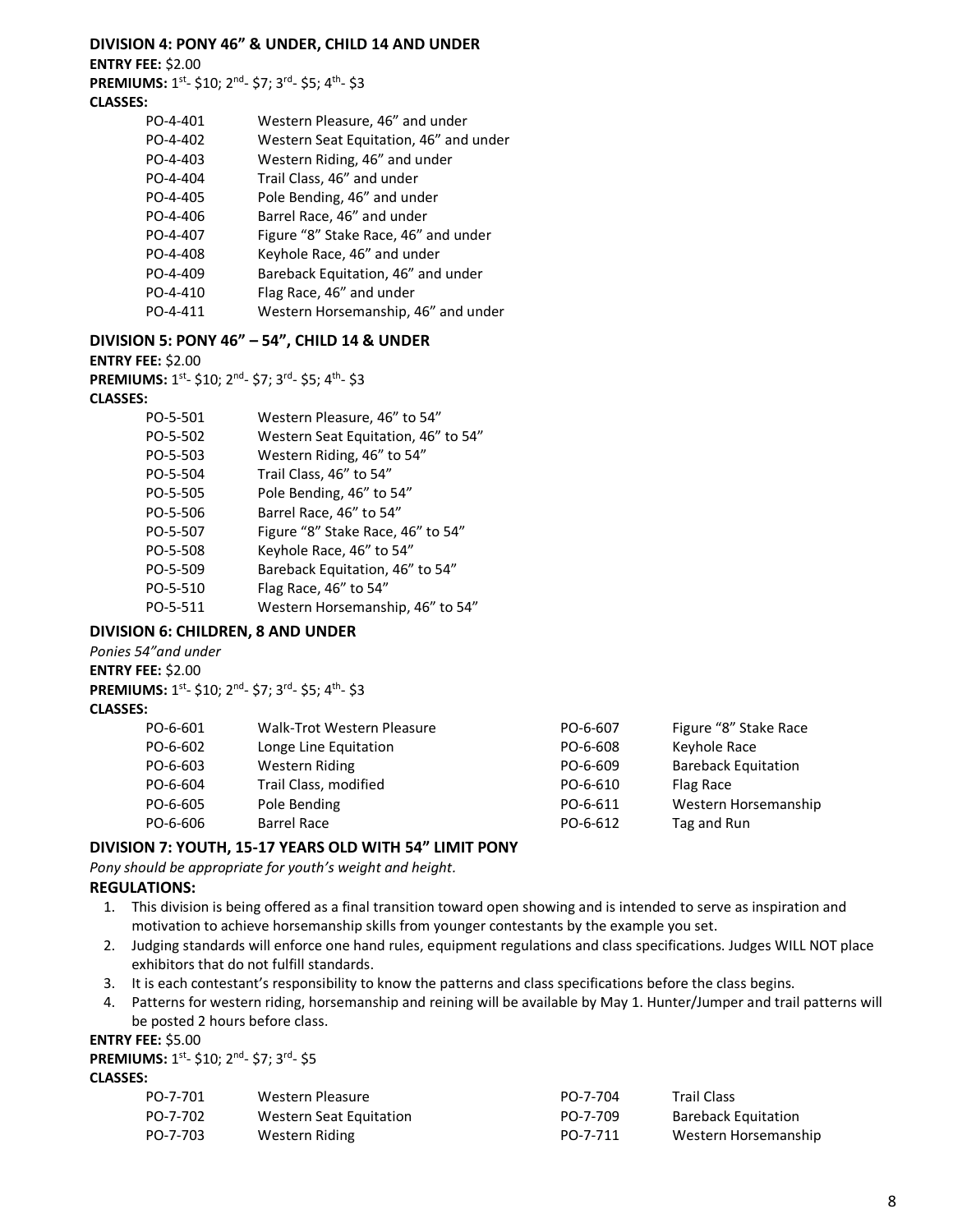## **Montana State Fair 64th Annual Pony Show**

#### **SATURDAY, 1 P.M.** Halter Trail, 14 & under Halter Trail, 15 & over Hand Driving Obstacle, 14 & under Hand Driving Obstacle, 15 & over Trail Class – modified Trail Class, 14-17 Trail Class, 46" & under Trail Class, 46" to 54" **SATURDAY, 5 P.M.**  Women's Roadster Parade Class Gentleman's Roadster Walk-Trot Western Pleasure Western Pleasure, 14-17 Western Pleasure, 46" & under Western Pleasure, 46" to 54" 314 Egg & Spoon Ride, 9-14 years old Egg & Spoon Ride, 8 & under Western Riding, 8 & under Western Riding, 15-17 Western Riding, 46" to 54" Western Riding, 46" and under Pleasure Team Open, 54" & under Single Harness, Ladies Figure 8 Stake Race, 8 & under Figure 8 Stake Race, 46" & under Figure 8 Stake Race, 46" to 54" Pole Bending, 8 yrs & under Pole Bending, 46" to 54" Pole Bending, 46" & under Hand Driving Equitation, Adults Hand Driving Equitation, 17 & under **SUNDAY, 9 A.M**  Registered Shetland Stallion, Senior Registered Shetland Stallion, Junior Stallion, Grand and Reserve Champion Registered Shetland Mare, Senior Registered Shetland Mare, Junior Mare, Grand and Reserved Champion Registered Shetland Gelding . Stallion 50" & under, Senior Stallion 50" & under, Junior Stallion, Grand and Reserve Champion Mare 50" & under, Senior Mare 50" & under, Junior Mare, Grand and Reserved Champion Gelding, 50" & under

- Mare and Foal, Open
- Mares used in Children's Classes (46" & under)
- Gelding used in Children's Class (46" & under)
- Mare used in Children's Classes (46" to 54")
- Gelding used in Children's Classes (46" to 54")
- Adult Showmanship, 18 & over
- Youth Showmanship, 12-17 years old
- Children's Showmanship, 9-11 years old
- Children's Showmanship, 8 & under
- Pattern Showmanship, 15 yrs & over
- 131 Pattern Showmanship, 14 yrs & under<br>303 Halter Egg & Spoon Race, 15 yrs & ov
- Halter Egg & Spoon Race, 15 yrs & over

## **SUNDAY, 5 P.M.**

- Roadster, Open
- Lead Line Equitation
- Pleasure Driving, Ladies
- Lead Line Showman
- Pleasure Driving, Gentlemen
- Single Harness
- Single Stake (50" and under)
- Pleasure Team Stake
- Bareback Equitation, 46" & under
- Bareback Equitation, 46" to 54"
- Bareback Equitation, 8 & under
- Bareback Equitation, 15-17
- Ride A Buck, 8 & under
- Ride A Buck, 9-14
- Longe Line Equitation, 8 & under
- Western Seat Equitation, 15-17
- Western Seat Equitation, 46" to 54"
- Western Seat Equitation, 46" & under
- Barrel Race, 8 & under
- Barrel Race, 46" & under
- Barrel Race, 46" to 54"
- Tag & Run

#### **MONDAY, 10 A.M.**

- Get Ready and Show
- Halter Egg & Spoon Race, 9-14
- Halter Egg & Spoon Race, 8 & under

#### **MONDAY, 4 P.M.**

- Roadster Stake
- Open English Pleasure
- Open English Equitation
- Pairs Class, open
- Western Horsemanship, 8 & under
- Western Horsemanship, 15-17
- Western Horsemanship, 46" and under
- Western Horsemanship, 46" to 54"
- Keyhole Race, 8 & under
- Keyhole Race, 46" to 54"
- Keyhole Race, 46" & under
- Pleasure Driving, Open
- 312 Walk Trot Reining, 9-17<br>222 Pleasure Driving Stake
- Pleasure Driving Stake
- Flag Race, modified
- Flag Race, 46" & under
- Flag Race, 46" to 54"
- Versatile Pleasure Driving Pony
- 209 Pleasure Driving, Youth, 17 & under
- Obstacle Driving

#### **TUESDAY, NOON**

Costume Class